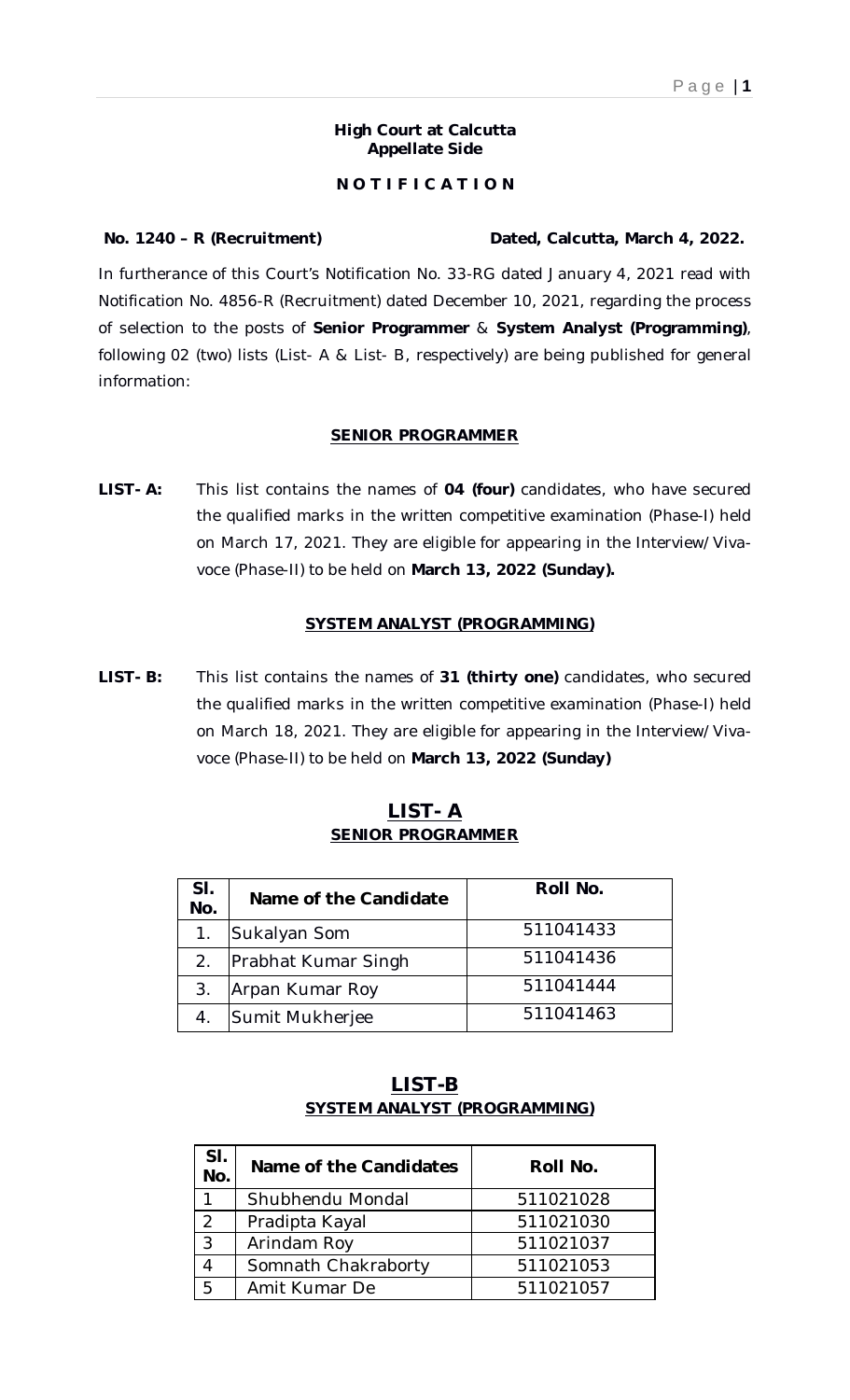| SI.<br>No.                | Name of the Candidates | Roll No.  |  |
|---------------------------|------------------------|-----------|--|
| 6                         | Shubhanik Meyur        | 511021058 |  |
| $\overline{7}$            | Mangal Singh           | 511021071 |  |
| 8                         | Amit Kumar Ghosh       | 511021087 |  |
| 9                         | Arnab Banerjee         | 511021094 |  |
| 10                        | Monojit Bhattacharya   | 511021112 |  |
| 11                        | Sudeep Gangopadhyay    | 511021116 |  |
| 12                        | Raja Ghosh             | 511021133 |  |
| 13                        | Souvik Bachhar         | 511021152 |  |
| 14                        | Pankaj Kumar Mishra    | 511021160 |  |
| 15                        | Suman Chakraborty      | 511021165 |  |
| 16                        | Koushik Deb            | 511021166 |  |
| 17                        | Soumitra Dutta         | 511021184 |  |
| 18                        | Gobinda Akhuli         | 511021185 |  |
| 19                        | Esmit Kumar            | 511021186 |  |
| 20                        | Anabil Bhattacharya    | 511021198 |  |
| 21                        | Supratim Bhattacharya  | 511021201 |  |
| 22                        | Rudrarup Mukherjee     | 511021204 |  |
| 23                        | Prodyut Samanta        | 511021218 |  |
| 24                        | Koushik Mandal         | 511021240 |  |
| 25                        | Rupsa Bose             | 511022002 |  |
| 26                        | Amit Kumar Dhara       | 511421187 |  |
| 27                        | Chayan Bala            | 512021078 |  |
| 28                        | Amitabh Mandal         | 512021135 |  |
| 29                        | Bichitra Ranjan Das    | 512321036 |  |
| 30<br>Najmul Hoque Munshi |                        | 514021056 |  |
| 31                        | Sumanta Das            | 515021032 |  |

## **DATE, TIME & VENUE OF REPORTING FOR INTERVIEW/VIVA-VOCE TEST (PHASE-II)**

| Date of                    | Time of Reporting       |                                |                                                                         |
|----------------------------|-------------------------|--------------------------------|-------------------------------------------------------------------------|
| Interview/Viva-<br>voce    | Candidates of<br>LIST-A | <b>Candidates of</b><br>LIST-B | <b>Venue of Reporting</b>                                               |
| March 13, 2022<br>(Sunday) | 09:00 AM                | 10:00 AM                       | Ground Floor,<br>Sesqui-Centenary<br>Building, High<br>Court, Calcutta. |

Call letters, specifying the instructions & COVID-19 safety guidelines for Viva-voce test (Phase-II), of the above named candidates, under List A and List B above, are being dispatched through speed-post. Scan-copies of their Call-letters are also being sent on their registered e-mail Ids with SMS alert on their registered mobile numbers. Candidates, who do not receive their Callletters by post, shall get a downloaded copy (self-attested) of their Call-letters, which are sent on their e-mail IDs and produce the same on the date of Interview/Viva-voce along with original Admit Cards, which were issued in their favour for written competitive examination (Phase-I) and a photo identity proof with a photocopy thereof.